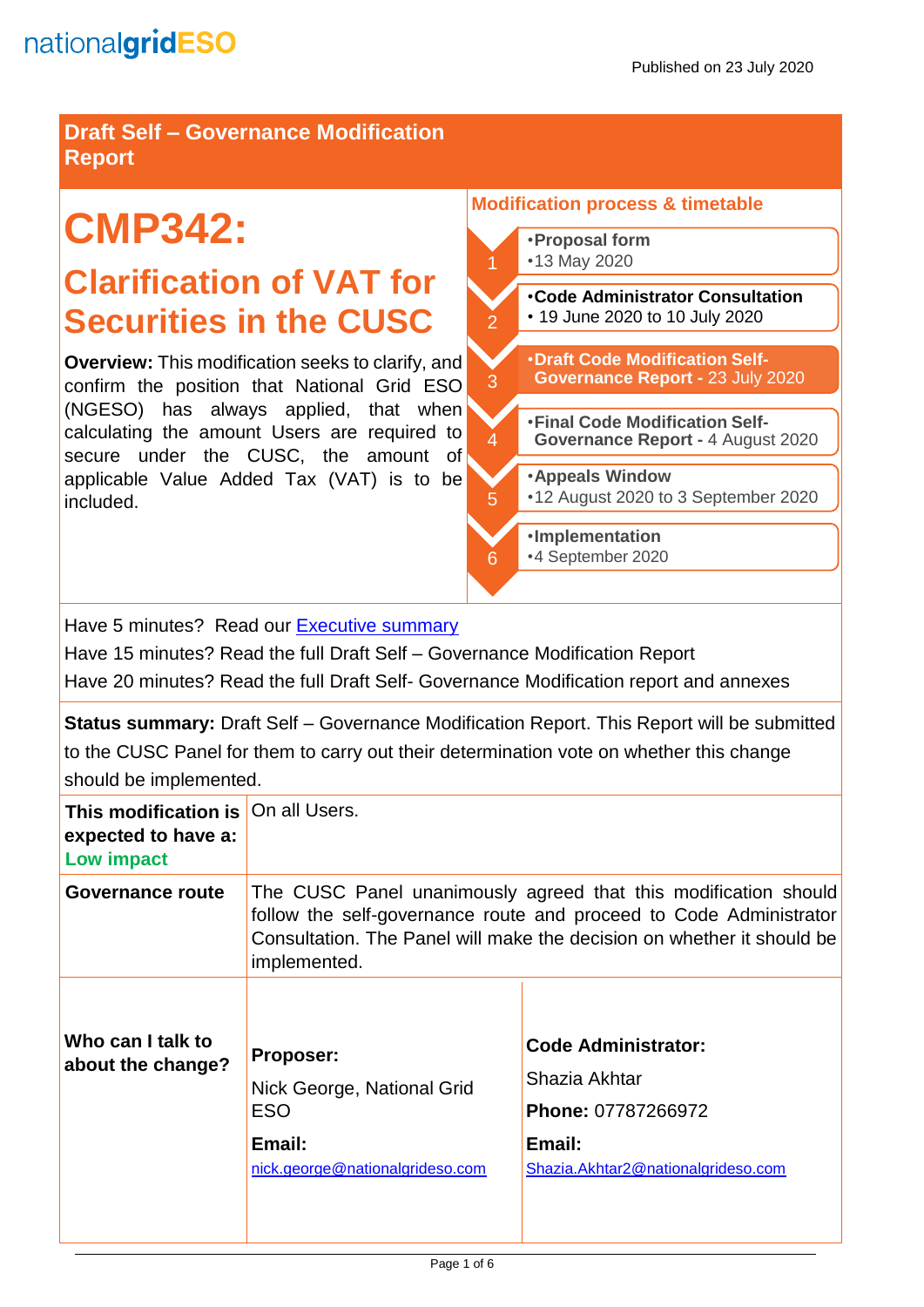# <span id="page-1-0"></span>**Executive Summary**

CMP342 intends to clarify the position on VAT and securities, confirming the approach that NGESO has always taken when calculating the amount to be secured.

This will ensure that there is no ambiguity when interpreting the CUSC and that the amount Users are required to secure, will include Value Added Tax (VAT).

### **What is the issue?**

The CUSC includes requirements for Users to provide security for certain charges. NGESO includes the applicable VAT when calculating the amount to be secured, as the amount payable by a User to NGESO includes payment of VAT. A User has queried NGESO's right to request security for the VAT element of the charges.

**What is the solution and when will it come into effect?**

### **Proposer's solution:**

Amend the relevant sections of the CUSC to clarify that the security calculation is based on the relevant charge including the applicable VAT.

### **Implementation date**:

4 September 2020, 1 working day after the appeals window closes, providing no objections have been raised.

# **What is the impact if this change is made?**

### **Who will it impact?**

This modification may have a low impact on all Users**.** 

### **Interactions**

None.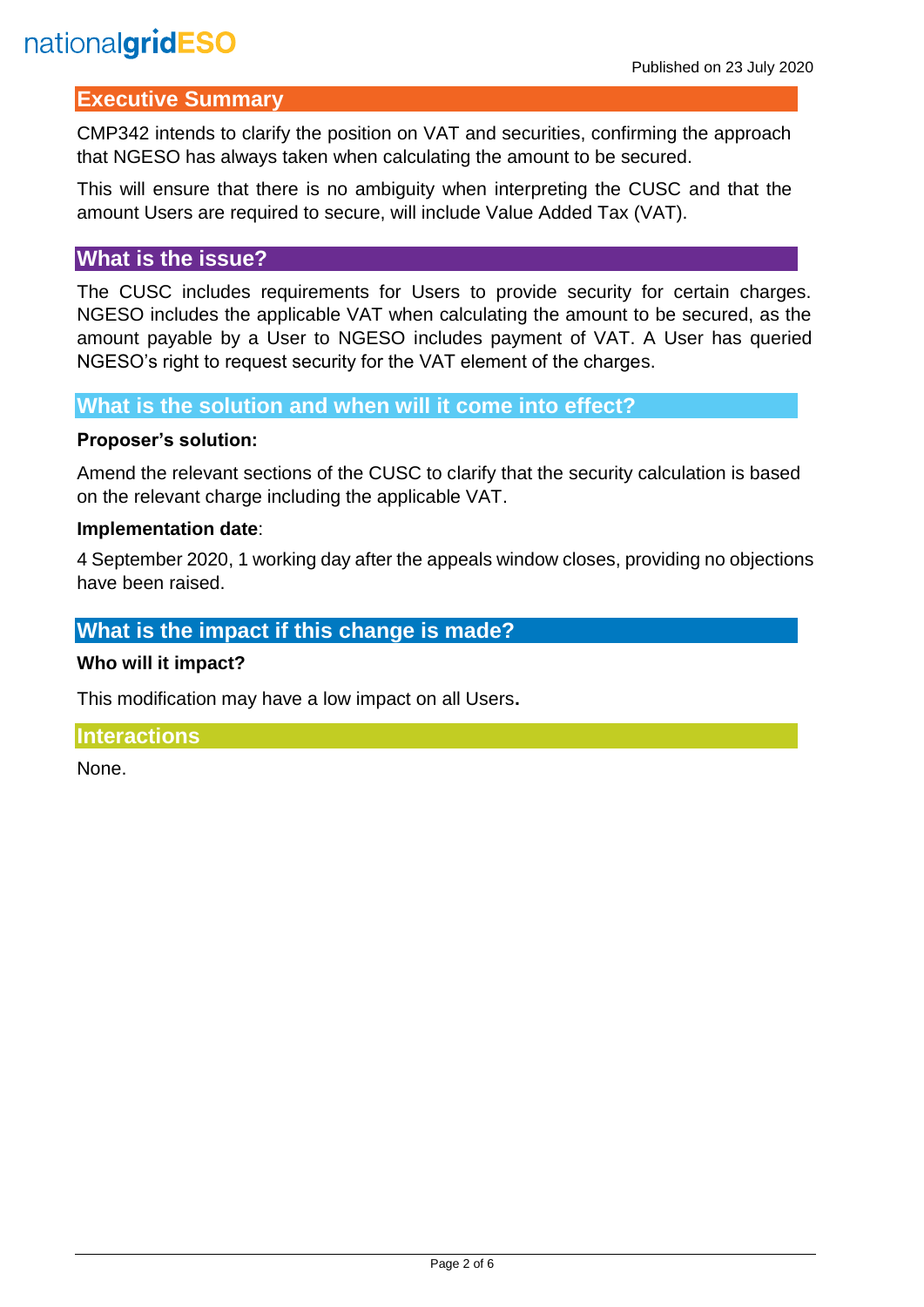# **Introduction**

This document is the CMP342 **Draft Self–Governance Modification Report**. This document outlines:

- **What is the issue?**
- **What is the solution?**
	- o Proposer's solution
	- o Legal text
- **What is the impact of this change?**
- Code Administrator Consultation Summary
- **When will the change taken place?**
- **Acronym table and reference material**

### **What is the issue?**

#### **What is the issue?**

The CUSC includes requirements for Users to provide security for certain charges. The intention and practise is that NGESO includes the applicable VAT when calculating the amount to be secured, as the amount payable by a User to NGESO includes payment of VAT. A User has queried NGESO's right to request security for the VAT element of the charges. To ensure current and future parties fully understand their obligations, NGESO believe a modification to the code to clarify this provision is appropriate.

The relevant provisions of code that need amending are:

- Section 2, Part III security for Terminations Amounts, relating to Connection Charges
- Section 3, Part III security for BSUOS and TNUOS Demand Charges
- Section 15, Part Three security for Cancellation Charges for generators terminating pre-connection
- Schedule 2, Exhibit 3 security for Final Sums for demand customers terminating pre-connection

### **Why is it an issue?**

The security requirements provide financial security from Users for all or a proportion of charges, reducing the financial risk on all other Users from a User defaulting on payment obligations. In the event of a User defaulting, the VAT must still be paid to HMRC, and therefore it is important when calculating the amount that a Customer secures that it includes the applicable VAT. This has always been NGESO's practice (for the avoidance of doubt, including its predecessor, National Grid Electricity Transmission plc).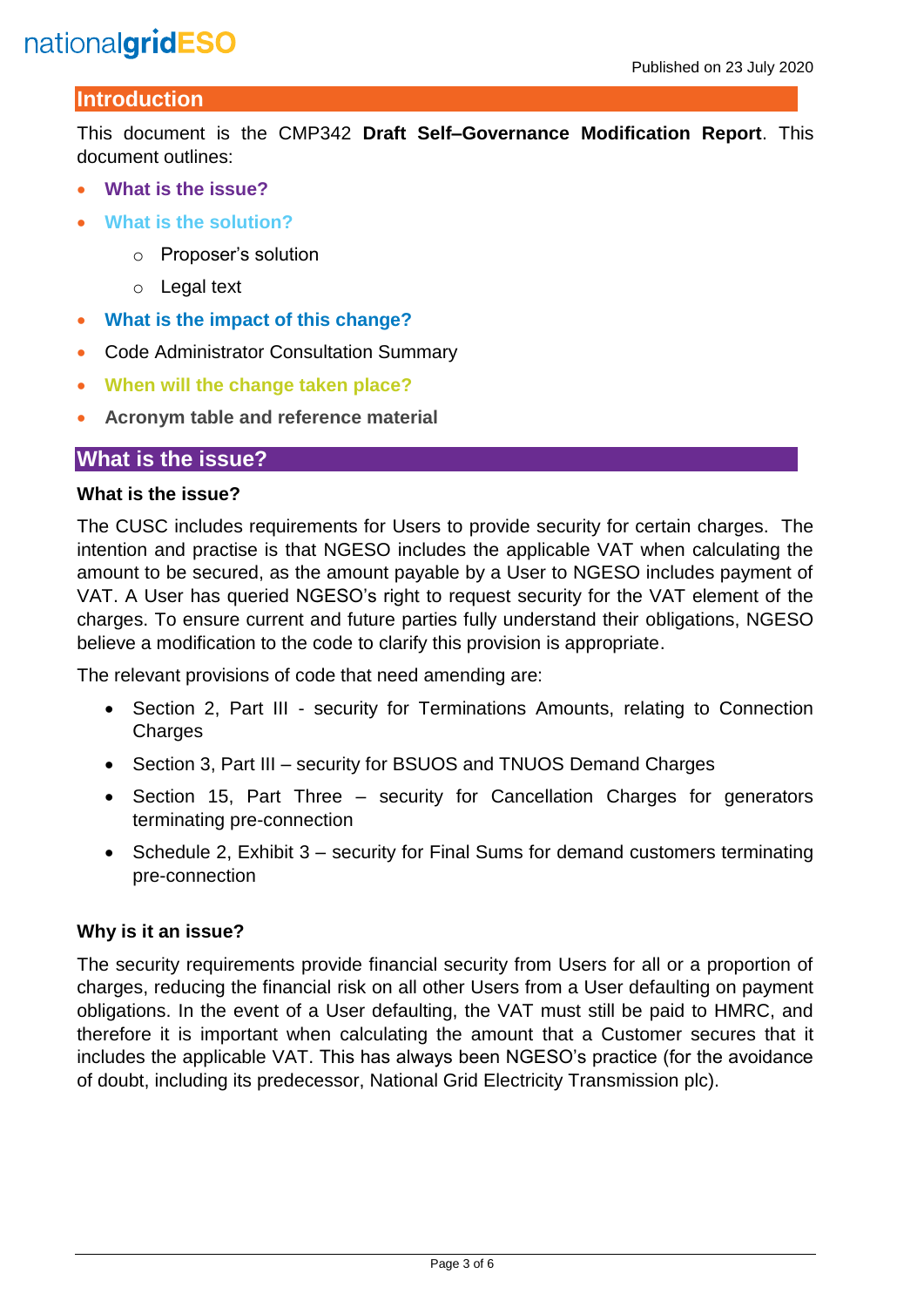### **What is the solution?**

### **Proposer's solution:**

The changes set out in the Final Legal Text below, are made to clarify that the amounts Users are required to secure shall include the applicable VAT.

# **Final Legal text**

The final legal text for this change can be found below:

- In CUSC paragraph 2.21.2(a), insert "(inclusive of any applicable **Value Added Tax** that would be due)" immediately after "in respect of **Termination Amounts"**
- In CUSC paragraph 3.23.2, insert a new sub-paragraph (e):

"(e) any applicable **Value Added Tax** that would be due on the amounts referred to in this Paragraph 3.23.2"

• In CUSC Section 15, Part Three, insert new paragraph 3.4:

"3.4 The **Cancellation Charge Secured Amount** shall be calculated using the **Cancellation Charge** inclusive of any applicable **Value Added Tax** that would be due."

- In CUSC Schedule 2 Exhibit 3, Part 2:
	- o In Clause 9A.1.4, insert "(inclusive of any applicable **Value Added Tax** that would be due)" immediately after "The security to be provided shall be in an amount not greater than such sums payable on termination"
	- o In Clause 9B.2.1, insert "(inclusive of any applicable **Value Added Tax** that would be due)" immediately after "in respect of **Final Sums** and **The Company Engineering Charges** and other expenses in relation to seeking **Consents**  referred to in Clause 2.4 of this **Construction Agreement**"

# **What is the impact of this change?**

### **Who will it impact?**

This modification may have a low impact on all Users**.** 

#### **What are the positive impacts?**

This modification confirms the current position on securities, which are in place to ultimately protect consumers.

The Proposers view is that this modification will have a positive impact on the CUSC applicable objectives A, B and D. This is because the modification clarifies the position on securities, allowing NGESO to efficiently administer the securities processes and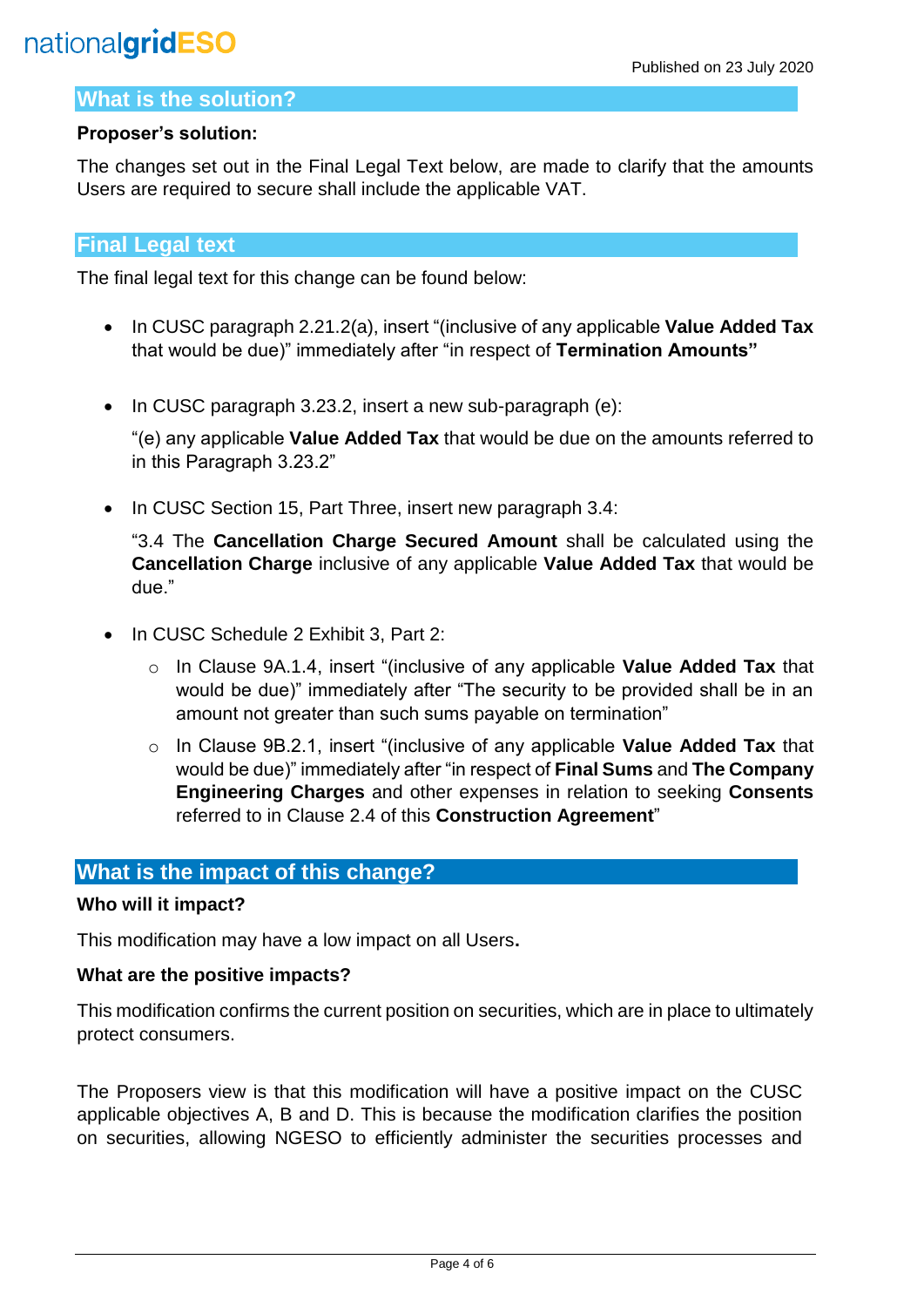ensure all Users secure on a consistent basis, protecting other Users, and ultimately consumers.

| Impact of the modification on the Code objectives:                                                                                                                                                                     |                          |  |
|------------------------------------------------------------------------------------------------------------------------------------------------------------------------------------------------------------------------|--------------------------|--|
| <b>Relevant Objective</b>                                                                                                                                                                                              | <b>Identified impact</b> |  |
| (a) The efficient discharge by the Licensee of the<br>obligations imposed on it by the Act and the<br>Transmission Licence;                                                                                            | <b>Positive</b>          |  |
| (b) Facilitating effective competition in the generation and<br>supply of electricity, and (so far as consistent<br>therewith) facilitating such competition in the sale,<br>distribution and purchase of electricity; | <b>Positive</b>          |  |
| (c) Compliance with the Electricity Regulation and any<br>relevant legally binding decision of the European<br>Commission and/or the Agency *; and                                                                     | <b>None</b>              |  |
| (d) Promoting efficiency in the implementation and<br>administration of the CUSC arrangements.                                                                                                                         | <b>Positive</b>          |  |
| *Objective (c) refers specifically to European Regulation 2009/714/EC. Reference to<br>the Agency is to the Agency for the Cooperation of Energy Regulators (ACER).                                                    |                          |  |

# **Code Administrator Consultation Summary**

The Code Administrator Consultation was issued on the 19 June 2020 and closed on 10 July 2020. One response was received, and a summary can be found in the table below, the full response can be found in Annex 2.

| <b>Code Administrator Consultation summary</b>                                                            |                                                                                                                                                                                                                                                                                   |  |
|-----------------------------------------------------------------------------------------------------------|-----------------------------------------------------------------------------------------------------------------------------------------------------------------------------------------------------------------------------------------------------------------------------------|--|
| Question                                                                                                  |                                                                                                                                                                                                                                                                                   |  |
| Do you believe that the CMP342<br>Original Proposal better facilitates<br>the Applicable CUSC Objectives? | <b>No</b><br>The CUSC doesn't currently provide for the<br>levying of VAT on top of the Cancellation Charge<br>Secured Amounts.<br><b>Increasing Cancellation Charge Secured</b><br>Amounts by 20% will have a distortive effect on<br>competition and increased consumers costs. |  |
| Do you support the proposed<br>implementation approach?                                                   | No                                                                                                                                                                                                                                                                                |  |